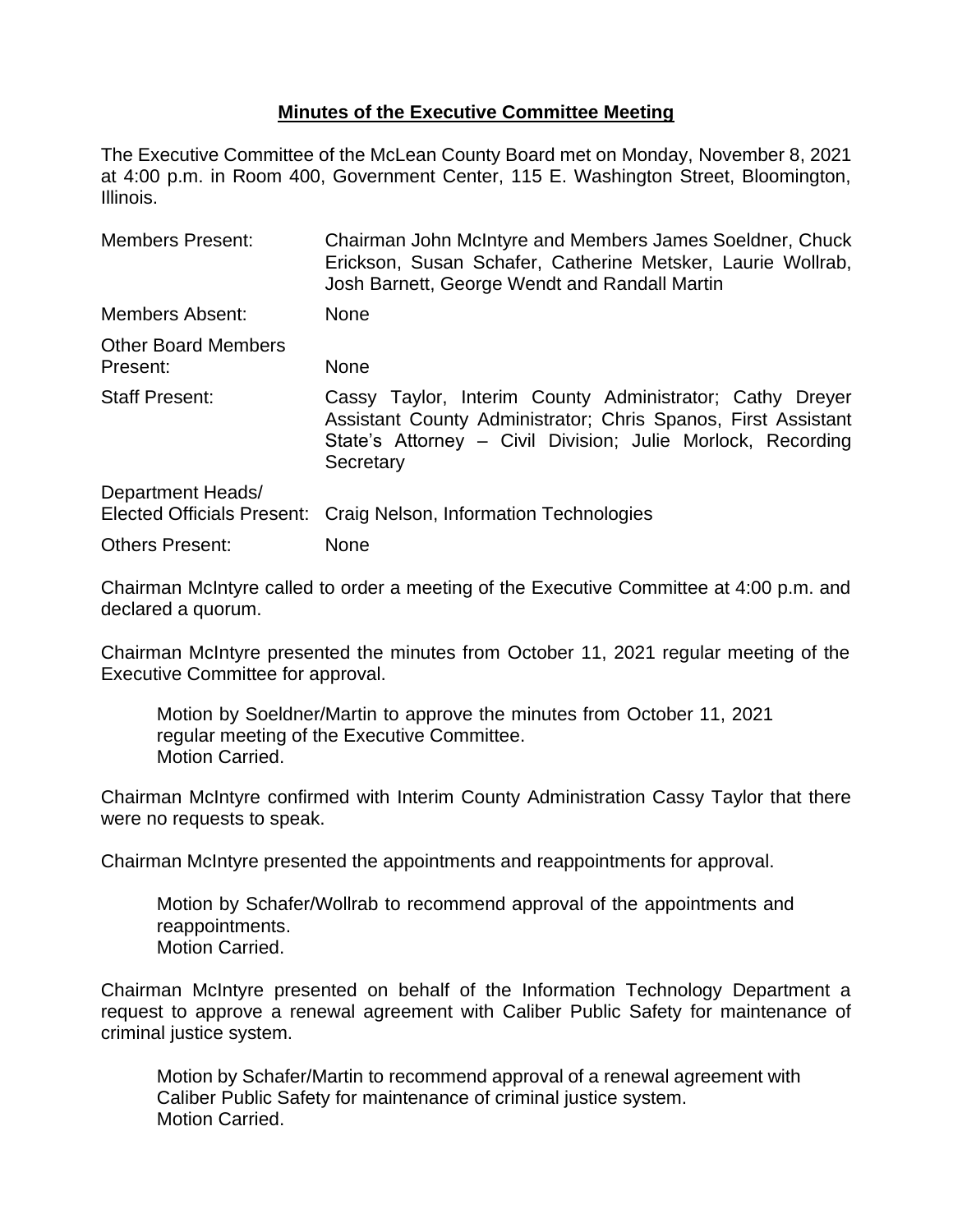Executive Committee Minutes November 8, 2021 Page **2** of **7**

Chairman McIntyre presented on behalf of the Information Technology Department a request to approve a renewal agreement with CTI Conference Technologies, Inc. for maintenance of Room 400 AV equipment. Ms. Metsker asked if Bloomington would be covering a portion of the cost of this service. Ms. Taylor indicated a large RFP project involving room 400 would be covered by Bloomington so Staff felt this service would be covered out of the County's budget.

Motion by Barnett/Wollrab to recommend approval of a renewal agreement with CTI Conference Technologies, Inc. for maintenance of Room 400 AV equipment. Motion Carried.

Chairman McIntyre noted there were reports from Information Technology Department and Behavioral Health Coordinating Council in the packet and asked if there were questions; hearing none, he moved to the next item on the agenda.

Ms. Catherine Metsker, Chairman of the Finance Committee presented for action a request to approve the Fiscal Year 2022 Compensation Plan.

Motion by Metsker/Soeldner to recommend approval of the Fiscal Year 2022 Compensation Plan. Motion Carried.

Ms. Metsker presented for action a request to approve a Resolution calling for a Public Hearing concerning the Intent of the County Board to Enter into a Lease Agreement with the Public Building Commission of McLean County.

Motion by Metsker/Wollrab to recommend approval of a Resolution calling for a Public Hearing concerning the Intent of the County Board to Enter into a Lease Agreement with the Public Building Commission of McLean County.

Motion Carried.

Ms. Metsker indicated they had no further items for action today but would have items for the Board. Chairman McIntyre asked if there were any comments or questions; hearing none, he thanked her.

Ms. Susan Schafer, Chairman of the Health Committee indicated they had no items for the Committee today but would have items for the Board. Chairman McIntyre asked if there were any questions; hearing none, he thanked her.

Mr. Chuck Erickson, Chairman of the Justice Committee presented for action a request to approve an Inter-Governmental Agreement between the State of Illinois, Department of Children and Family Services (DCFS) and the County of McLean.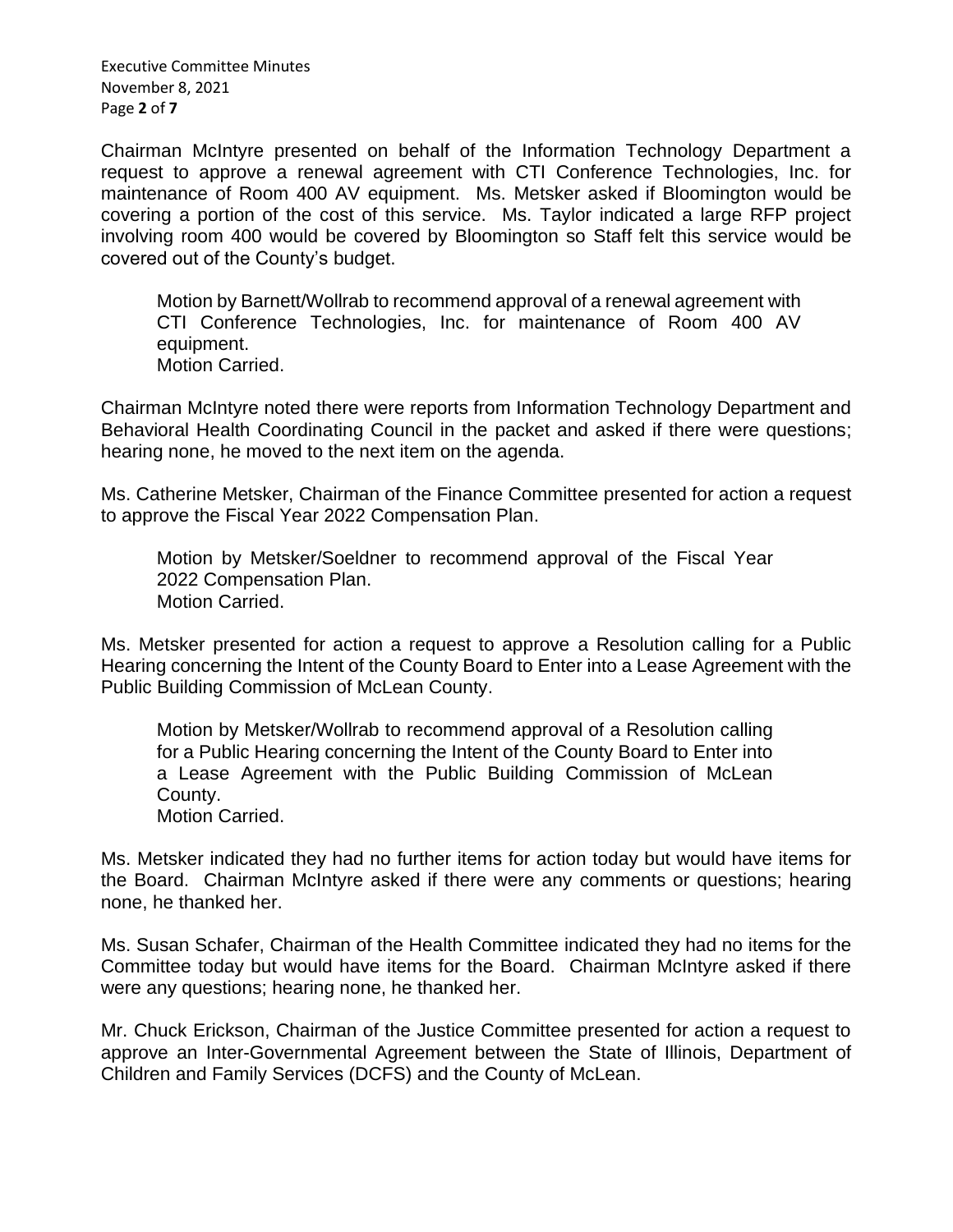Motion by Erickson/Martin to recommend approval of an Inter-Governmental Agreement between the State of Illinois, Department of Children and Family Services (DCFS) and the County of McLean. Motion Carried.

Mr. Erickson indicated the Justice Committee had no further items for action today but would have additional items for the Board. Chairman McIntyre asked if there were any questions; hearing none, he thanked him.

Mr. George Wendt, Chairman of the Land Use and Development Committee indicated they had no items for action today or for the Board. Chairman McIntyre asked if the Committee had any questions; hearing none, he thanked him.

Mr. Josh Barnett, Chairman of the Property Committee presented for action a request to approve an Emergency Appropriation Ordinance Amending the McLean County Fiscal Year 2021 Combined Annual Appropriation and Budget Ordinance for the American Rescue Plan Fund.

Motion by Barnett/Schafer to recommend approval of an Emergency Appropriation Ordinance Amending the McLean County Fiscal Year 2021 Combined Annual Appropriation and Budget Ordinance for the American Rescue Plan Fund. Motion Carried.

Mr. Barnett indicated he had no further action items for the Committee today but would have items for the Board. Chairman McIntyre asked if there were any questions; hearing none, he thanked him.

Mr. Jim Soeldner Chairman of the Transportation Committee presented for action a request to approve an Illinois Transit Downstate Operating Assistance Agreement – OP-22-28-IL (ShowBus).

Motion by Soeldner/Metsker to recommend approval of an Illinois Transit Downstate Operating Assistance Agreement – OP-22-28-IL (ShowBus).

Mr. Soeldner presented for action a request to approve an Emergency Appropriation Ordinance for McLean County Highway Fund 0120.

Motion by Soeldner/Barnett to recommend approval of an Emergency Appropriation Ordinance for McLean County Highway Fund 0120. Motion Carried.

Mr. Soeldner indicated they had no further items for action for the Committee but would have items for the Board. Chairman McIntyre asked if there were any questions; hearing none, he thanked him.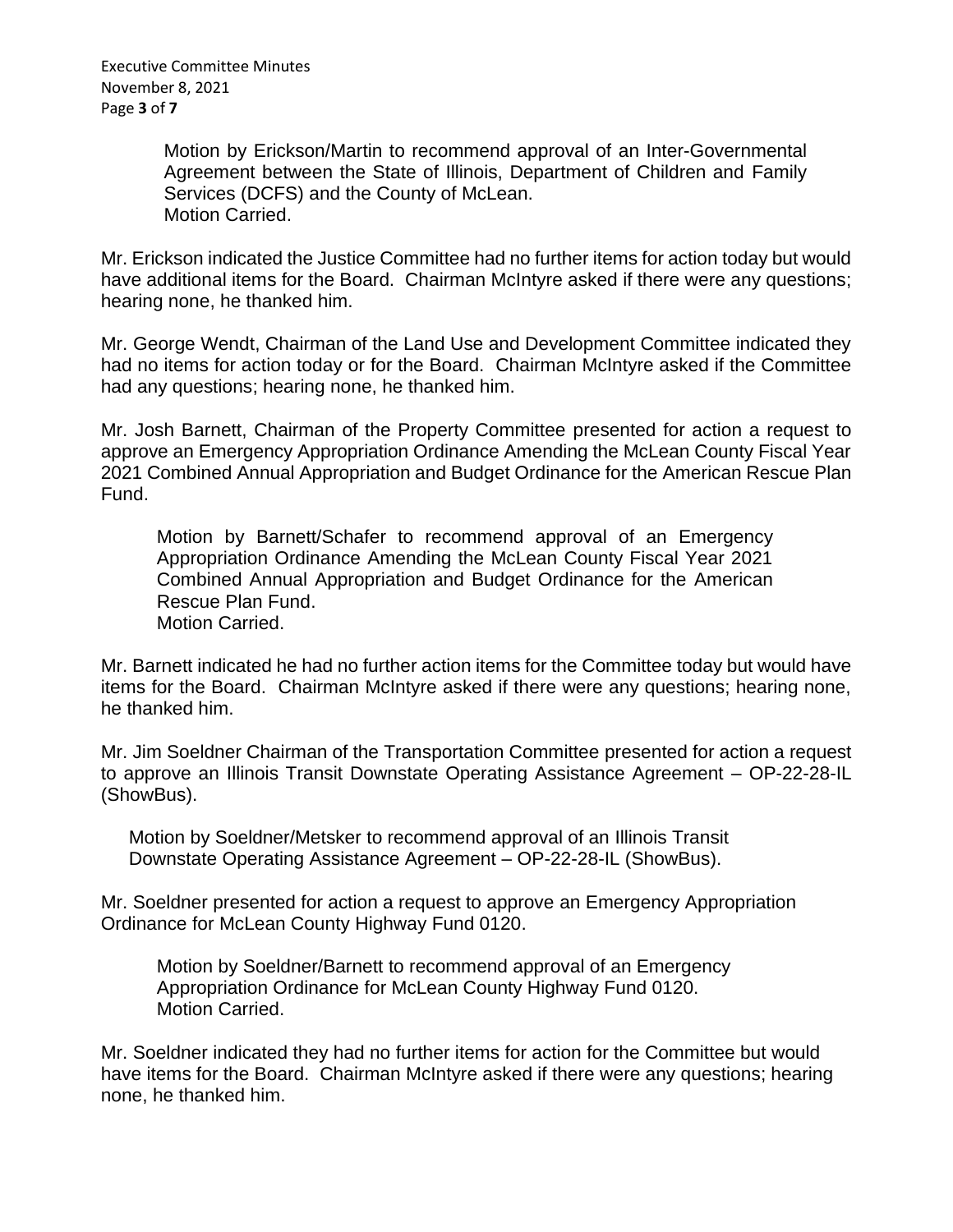Executive Committee Minutes November 8, 2021 Page **4** of **7**

Ms. Cassy Taylor, Interim County Administrator presented for action a request to approve an Agreement with Anderson Legislative Consulting, Ltd.

Motion by Barnett/Schafer to recommend approval of an Agreement with Anderson Legislative Consulting, Ltd. Motion Carried.

Ms. Taylor presented for action a request to approve a Resolution of the Mclean County Board continuing the Declaration of a Disaster (COVID).

Motion by Metsker/Martin to recommend approval of a Resolution of the Mclean County Board continuing the Declaration of a Disaster (COVID). Motion Carried.

Ms. Taylor presented for action a request to approve the Fiscal Year 2022 Recommended Budget for General Fund 0001, County Board Department 0001, Legislation & Policy Program 0001. Mr. Soeldner asked about projected increase in Cannabis revenue funds. Ms. Dreyer indicated increase was based on trend.

Motion by Soeldner/Barnett to recommend approval of the Fiscal Year 2022 Recommended Budget for General Fund 0001, County Board Department 0001, Legislation & Policy Program 0001. Motion Carried.

Chairman McIntyre indicated they would move to the approval of budgets.

Vice Chairman Soeldner presented for consideration and approval the Fiscal Year 2022 Departmental Budgets under the Oversight of the Executive Committee.

Motion by Soeldner/Schafer to recommend approval of the Fiscal Year 2022 Departmental Budgets under the oversight of the Executive Committee. Motion Carried.

Chairman Metsker presented for consideration and approval the Fiscal Year 2022 Departmental Budgets under the Oversight of the Finance Committee.

Motion by Metsker/Wollrab to recommend approval of the Fiscal Year 2022 Departmental Budgets under the Oversight of the Finance Committee as amended. Motion Carried.

Chairman Erickson presented for consideration and approval the Fiscal year 2022 Departmental Budgets under the Oversight of the Justice Committee.

Motion by Erickson/Martin to recommend approval of the Fiscal Year 2022 Departmental Budgets under the Oversight of the Justice Committee. Motion Carried.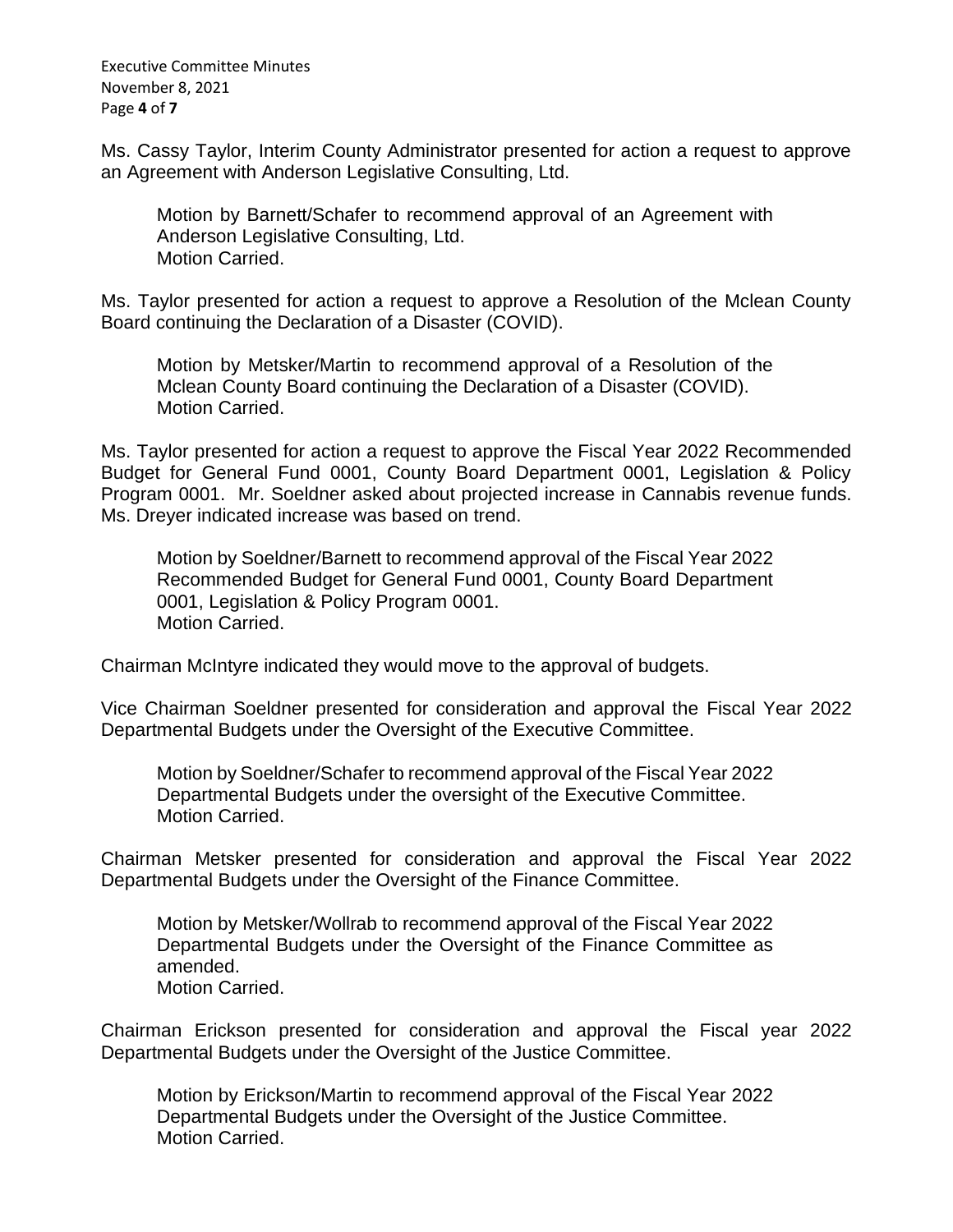Executive Committee Minutes November 8, 2021 Page **5** of **7**

Chairman Wendt presented for consideration and approval the Fiscal Year 2022 Departmental Budgets under the Oversight of the Land Use and Development Committee.

Motion by Wendt/Barnett to recommend approval of the Fiscal Year 2022 Departmental Budgets under the Oversight of the Land Use and Development Committee. Motion Carried.

Chairman Barnett presented for consideration and approval the Fiscal Year 2022 Departmental Budgets under the Oversight of the Property Committee.

Motion by Barnett/Wollrab to recommend approval of the Fiscal Year 2022 Departmental Budgets under the Oversight of the Property Committee as amended.

Motion Carried. Members Erickson and Wendt voted no.

Chairman Soeldner presented for consideration and approval the Fiscal Year 2022 Departmental Budgets under the Oversight of the Transportation Committee.

Motion by Soeldner/Martin to recommend approval of the Fiscal Year 2022 Departmental Budgets under the Oversight of the Transportation Committee. Motion Carried.

Chairman Schafer presented for consideration and approval the Fiscal Year 2022 Department Budgets under the Oversight of the Health Committee.

Motion by Schafer/Martin to recommend approval of the Fiscal Year 2022 Departmental Budgets under the Oversight of the Health Committee. Motion Carried.

Chairman McIntyre presented a request to approve the Fiscal Year 2022 Combined Annual Appropriation and Budget Ordinance, as recommended by the various Oversight Committees.

Motion by McIntyre/Schafer to recommend approval of the Fiscal Year 2022 Combined Annual Appropriation and Budget Ordinance, as recommended by the Oversight Committees. Motion Carried.

Chairman McIntyre presented for action a request to approve the McLean County 2021 Tax Levy Ordinance. Mr. Wendt indicated it looked as those they would be raising the levy and wanted to know how much would be needed to reduce the budget to keep the same tax rate. Ms. Taylor indicated they would need to cut \$18,500. Mr. Wendt indicated he would like to see the rate stay the same and would be voting no.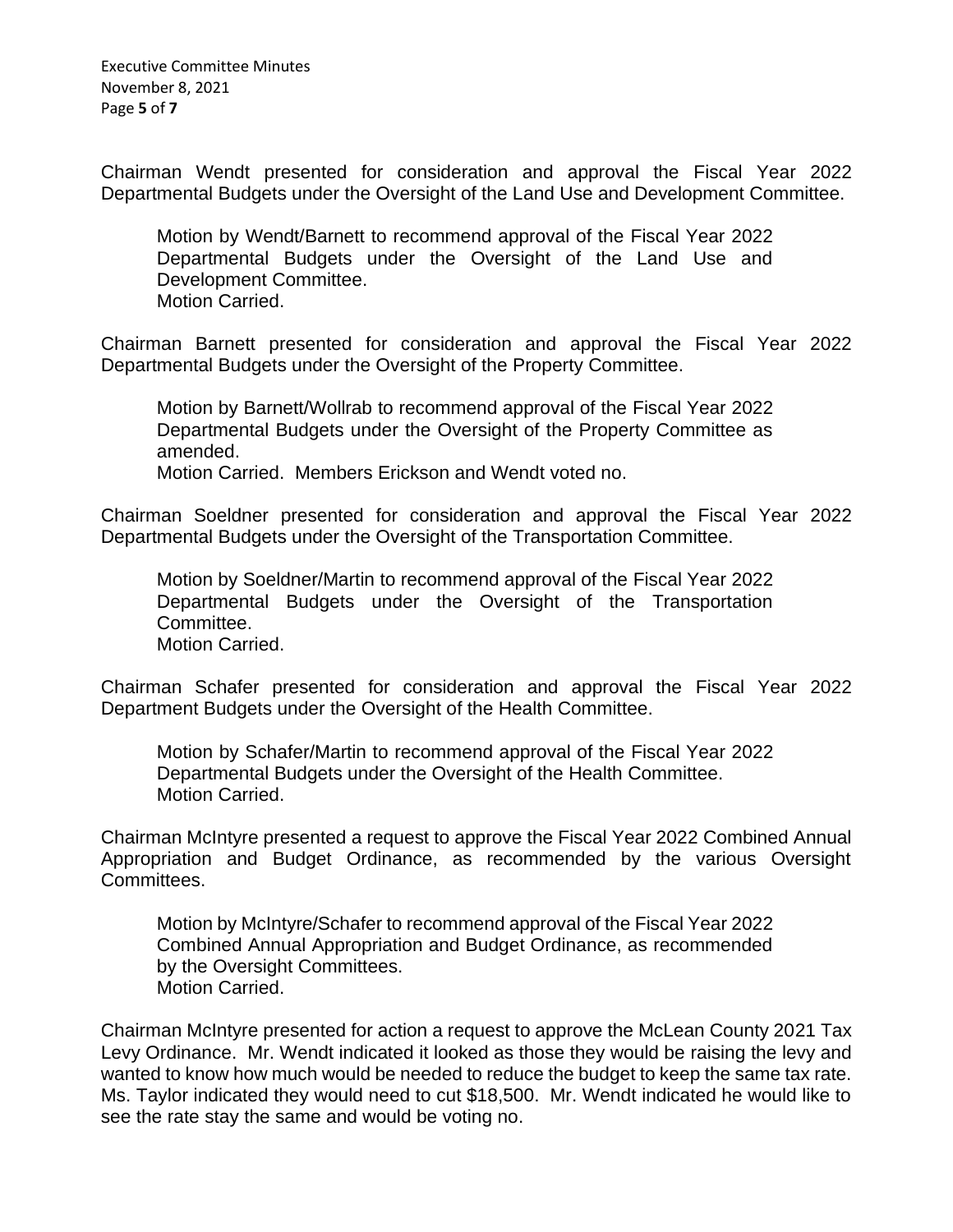Executive Committee Minutes November 8, 2021 Page **6** of **7**

> Motion by McIntyre/Soeldner to recommend approval of the McLean County 2021 Tax Levy Ordinance. Motion Carried. Members Wendt and Erickson voted no.

Chairman McIntyre presented for action a request to approve an Amendment to the Full Time Equivalent (FTE) Resolution for Fiscal Year 2022.

Motion by McIntyre/Barnett to recommend approval of an Amendment to the Full Time Equivalent (FTE) Resolution for Fiscal Year 2022. Motion Carried.

Chairman McIntyre presented for action a request to approve the Five-Year Capital Improvement Budget, as recommended by the various Oversight Committees.

Motion by McIntyre/Soeldner to recommend approval of the Five-Year Capital Improvement Budget, as recommended by the various Oversight Committees. Motion Carried.

Chairman McIntyre thanked everyone on the Board and Staff for their work on the Budget. Chairman McIntyre asked if there was any other business to come before the Committee. Mr. Soeldner asked about budget document handed out. Ms. Taylor indicated sheets showed changes in budgets done this week and she went over changes. Mr. McIntyre asked about electric bid and process. Ms. Taylor went over the process to approve the bid. Mr. Erickson asked her to confirm the changes in budget numbers including needing to reduce budget by \$11,500 at the beginning of the week, then Finance committee reduced by \$50,000 which put us with a positive and then Property added \$57,000 so now need \$18,500 to balance the budget. Ms. Taylor confirmed figures. Chairman McIntyre asked if there was anything else; hearing nothing, he moved to payment of the bills.

Chairman McIntyre presented for approval bills in the amount of \$370,737.97 for the General Fund, Shared Sales Tax and Veterans Assistance Commission and \$30,656.62 for Regional Planning.

| <b>MCLEAN COUNTY BOARD COMMITTEE REPORT</b> | PAGE 1 OF 7 |
|---------------------------------------------|-------------|
| AS OF 10/28/2021                            |             |
| <b>EXPENDITURE SUMMARY BY FUND</b>          |             |

**Executive Committee** 

| <b>FUND</b> | <b>FUND TITLE</b>               | <b>PENDING TOTAL</b> | PREPAID TOTAL | <b>FUND TOTAL</b> |
|-------------|---------------------------------|----------------------|---------------|-------------------|
| 0001        | <b>GENERAL FUND</b>             |                      | \$173.546.24  | \$173,546.24      |
| 0007        | Shared Sales Tax/Municipalities |                      | \$18,469.30   | \$18,469.30       |
| 0136        | VETERANS ASSISTANCE COMM.       |                      | \$3,196.89    | \$3,196,89        |
| 0163        | American Rescue Plan Act        |                      | \$175.525.54  | \$175,525,54      |
|             |                                 |                      | \$370,737.97  | \$370,737.97      |